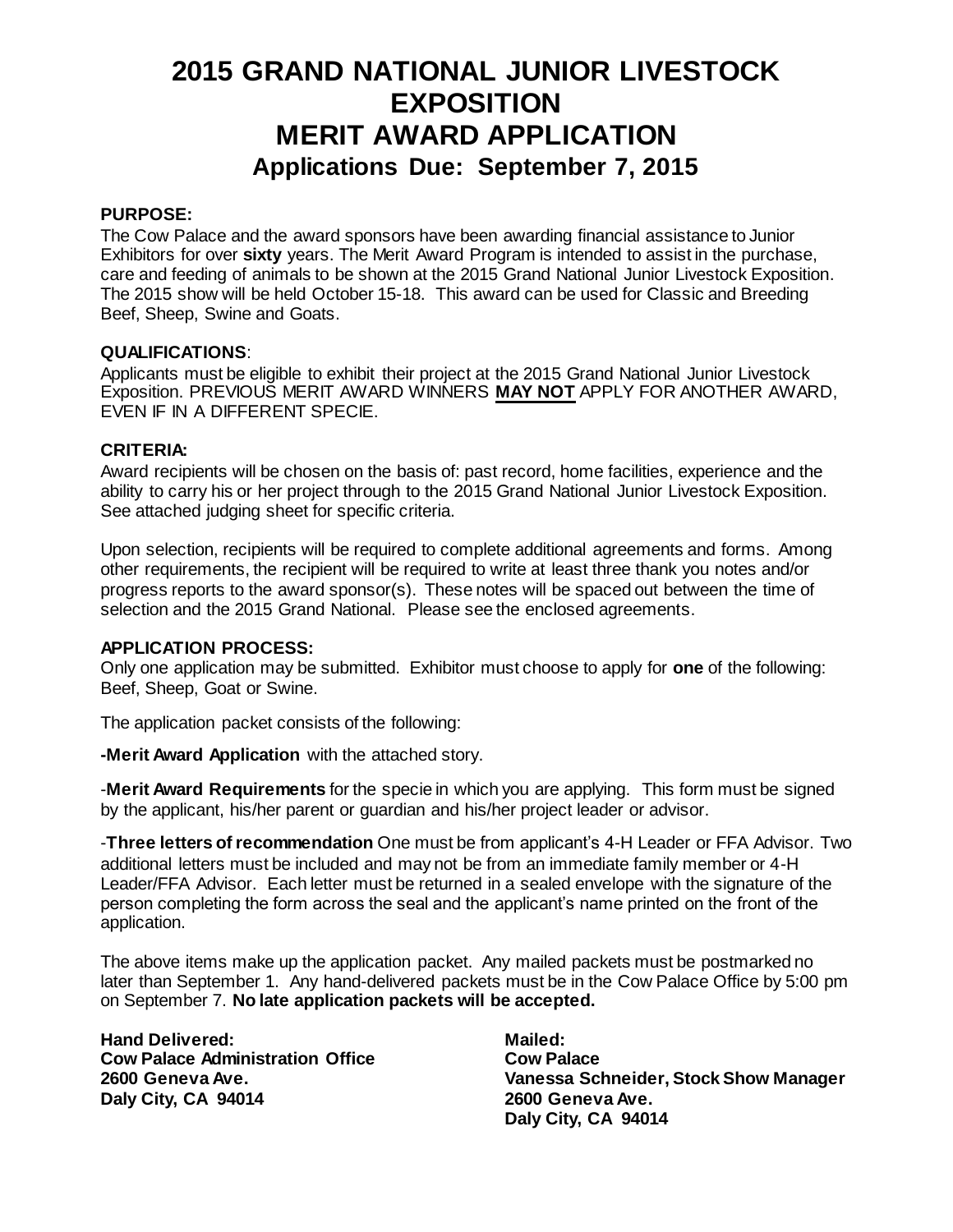#### **AWARD WINNERS:**

Merit Award winners will receive, toward the purchase, care and feeding of their respective project: **\*\*\* Beef Merit Award - \$750** 

### **Sheep Merit Award - \$300 \*\*\* Swine Merit Award - \$300 Goat Merit Award - \$150**

Award winners will receive their award money after filling out and returning the additional required paperwork and sending copies of sponsor correspondence to the Cow Palace.

#### **AWARD DONORS:**

These dynamic individuals and firms are dedicated to this special project. Winners are matched up with a donor and are responsible for keeping in contact with the sponsor during the year. This personal communication is imperative to the success of the Merit Award Program.

#### **QUESTIONS:**

If you have any questions, please contact:

Vanessa Adams, Stock Show Manager (415) 404-4142 vadams@cowpalace.com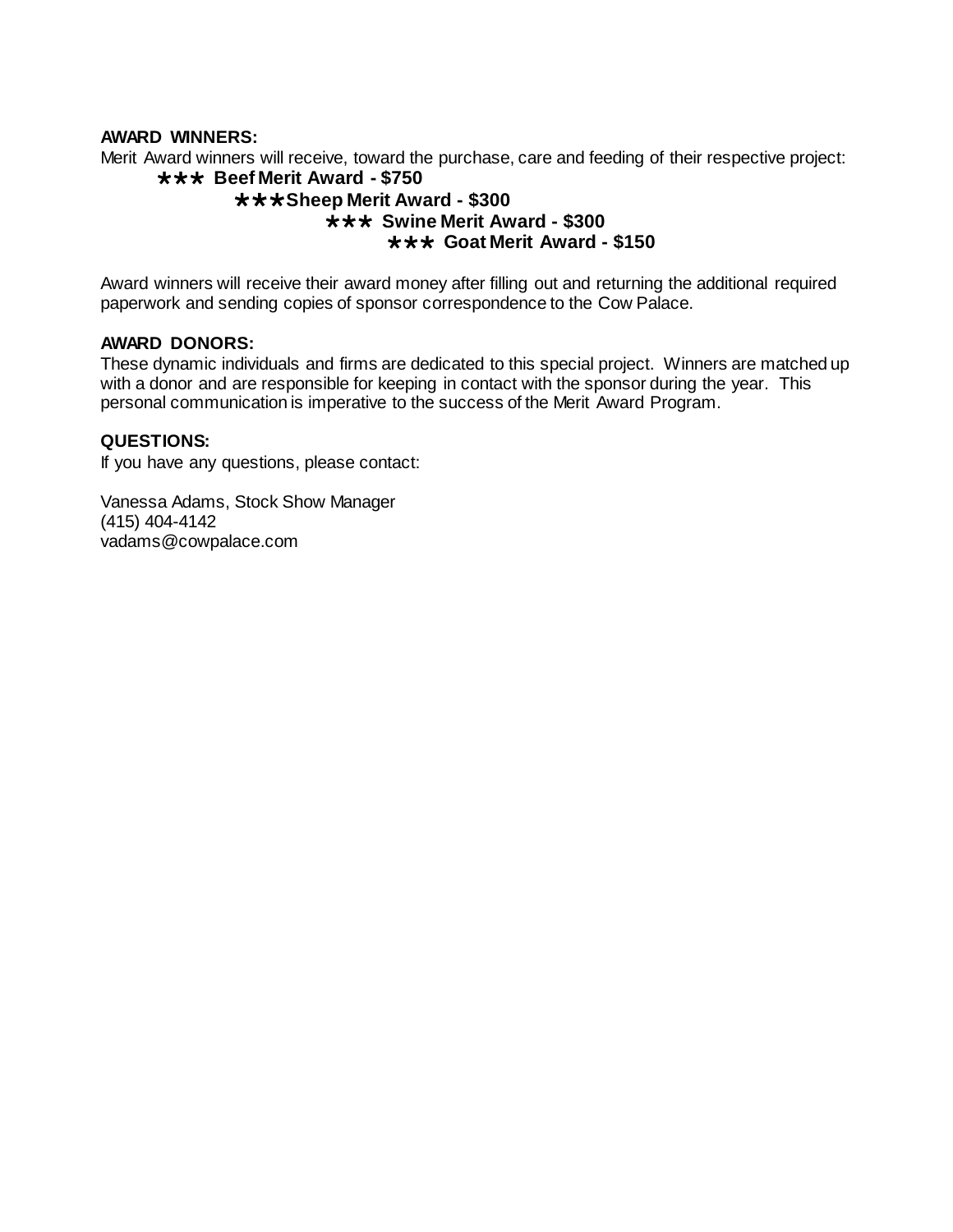# **2015 Grand National Junior Livestock Exposition MERIT AWARD JUDGING CRITERIA**

### **APPLICATION**

| <b>Story</b>                                         | 110 points  |  |  |  |
|------------------------------------------------------|-------------|--|--|--|
| size and scope                                       | (50 points) |  |  |  |
| 4-H/FFA involvement                                  | (30 points) |  |  |  |
| maintains interest                                   | (30 points) |  |  |  |
| - creative                                           |             |  |  |  |
| - grammatically correct                              |             |  |  |  |
| <b>Outside Presentation</b><br>(list of involvement) | 30 points   |  |  |  |
| <b>Letters of Recommendation</b>                     | 40 points   |  |  |  |
| <b>Neatness of Application</b>                       | 20 points   |  |  |  |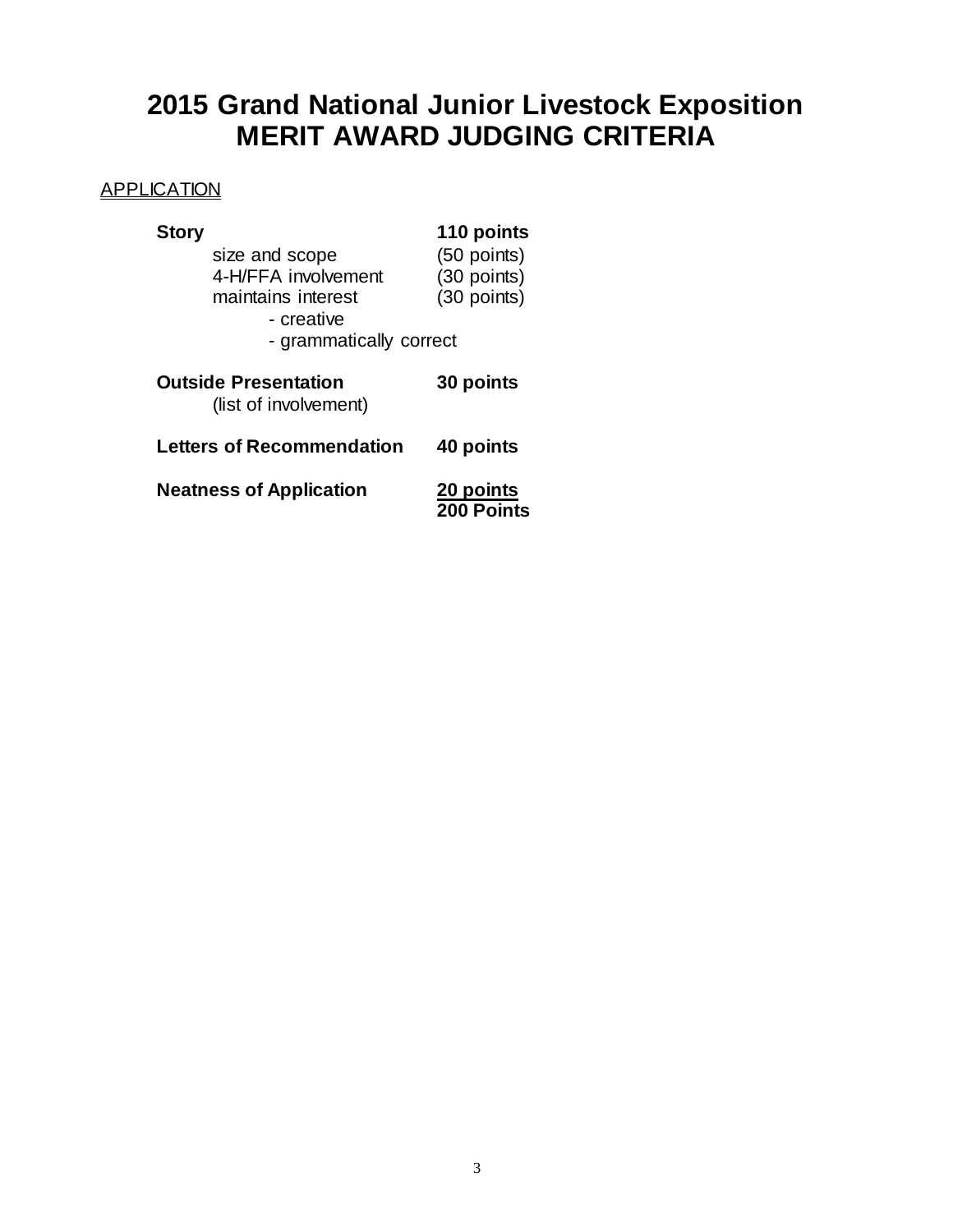## **2015 Grand National Junior Livestock Exposition MERIT AWARD APPLICATION**

Select One (**Applicant may only apply for one specie**):

|  | Beef ______ Sheep _____ Swine ____ Goat                                                                                                                                |                                        |  |
|--|------------------------------------------------------------------------------------------------------------------------------------------------------------------------|----------------------------------------|--|
|  |                                                                                                                                                                        |                                        |  |
|  |                                                                                                                                                                        |                                        |  |
|  |                                                                                                                                                                        | State: _______ Zip: __________________ |  |
|  |                                                                                                                                                                        |                                        |  |
|  | Have you ever exhibited at the Junior Grand National before? ___________________                                                                                       |                                        |  |
|  | If so how many times have you participated? _____________________                                                                                                      |                                        |  |
|  | List the type(s) of livestock you have shown at previous Junior Grand National Stock Shows:                                                                            |                                        |  |
|  | Please list your activities, memberships and honors or awards in any organizations outside of 4-H<br>or FFA (e.g., school, livestock/Agricultural organizations, etc.) |                                        |  |
|  |                                                                                                                                                                        |                                        |  |
|  |                                                                                                                                                                        |                                        |  |
|  |                                                                                                                                                                        |                                        |  |
|  |                                                                                                                                                                        |                                        |  |

Attach a story (300-500 words) explaining why you deserve a Livestock Merit Award. Please explain the size and scope of your project (past, present and future), the knowledge and skills gained from your project as well as 4-H/FFA, and your 4-H/FFA involvement including your leadership and community service experience. Please attach your story to your application.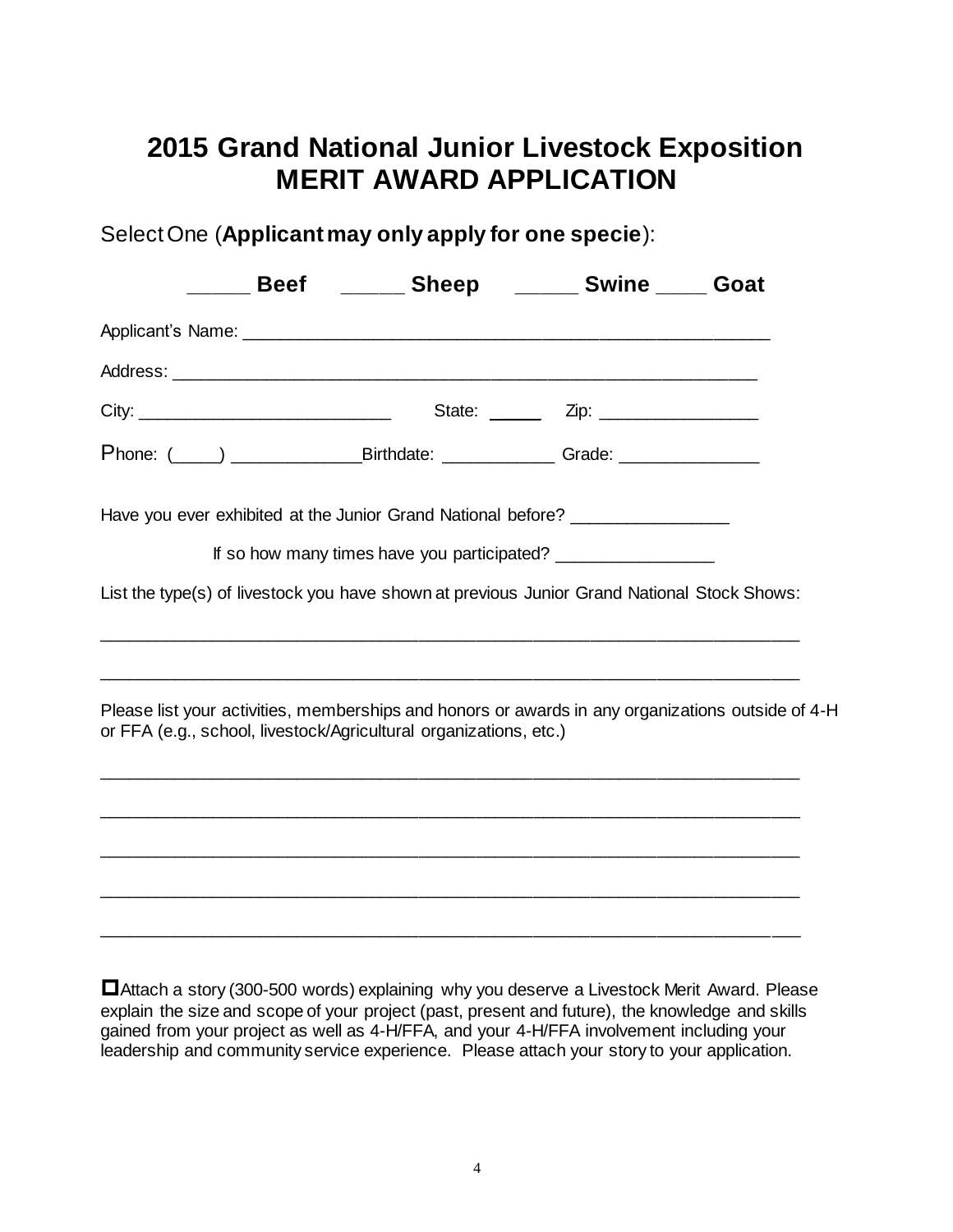## **2015 Grand National Livestock Exposition MERIT AWARD REQUIREMENTS**

I hereby make application for a Grand National Junior Livestock Merit Award. I agree that I will purchase one of the following and own it at least 30 consecutive days prior to the opening day of the Junior Grand National Livestock Exposition:

Classic Steer Market Heifer Breeding Beef Animal Classic Hog Breeding Swine Animal Classic Goat Breeding Boer Goat Animal Classic Lamb Breeding Sheep Animal

I agree that I will feed and fit my animal to the best of my ability and that I will follow a feeding and fitting program recommended or approved by my 4-H project advisor or FFA instructor. I agree that I will exhibit this animal at the 2015 Grand National Junior Livestock Exposition, Cow Palace, San Francisco. I understand that if I am selected as a winner, it is my responsibility to keep my sponsor apprised of my animal's progress. I understand that if I do not complete the requirements of the Merit Award Program or do not exhibit this animal at the 2015 Grand National Junior Livestock Exposition, I will return all merit award money advanced to me. I further understand that if all the award money is not returned I will forfeit my showing privileges at all California fairs. I understand if I am selected as a winner, I cannot apply for this award again, even with a different specie. I also understand I may not transfer an award or animal.

Signature of Applicant Date

\_\_\_\_\_\_\_\_\_\_\_\_\_\_\_\_\_\_\_\_\_\_\_\_\_\_\_\_\_\_\_\_\_\_\_\_\_\_\_ \_\_\_\_\_\_\_\_\_\_\_\_\_\_\_

\*\*\*\*\*\*\*\*\*\*\*\*\*\*\*\*\*\*\*\*\*\*\*\*\*\*\*\*\*\*\*\*\*\*\*\*\*\*\*\*\*\*\*\*\*\*\*\*\*\*\*\*\*\*\*\*\*\*\*\*\*\*\*\*\*\*\*\*\*\*\*\*\*\*\*\*\*\*\*\*\*\*\*\*\*\*\*\*\*\*\*\*\*\*\*\*\*\*\*\*\*\*\*

I hereby agree to permit my son or daughter to make application for a Livestock Merit Award. If he or she is selected as a winner, I will offer reasonable help and encouragement to see this project through to a successful conclusion.

\_\_\_\_\_\_\_\_\_\_\_\_\_\_\_\_\_\_\_\_\_\_\_\_\_\_\_\_\_\_\_\_\_\_\_\_\_\_\_ \_\_\_\_\_\_\_\_\_\_\_\_\_\_\_

Signature of Parent or Guardian Date

\*\*\*\*\*\*\*\*\*\*\*\*\*\*\*\*\*\*\*\*\*\*\*\*\*\*\*\*\*\*\*\*\*\*\*\*\*\*\*\*\*\*\*\*\*\*\*\*\*\*\*\*\*\*\*\*\*\*\*\*\*\*\*\*\*\*\*\*\*\*\*\*\*\*\*\*\*\*\*\*\*\*\*\*\*\*\*\*\*\*\*\*\*\*\*\*\*\*\*\*\*\*\*

I consider this applicant a most worthy individual to represent his or her 4-H Club or FFA Chapter if selected as a recipient of a Livestock Merit Award by the Grand National Junior Livestock Exposition.

\_\_\_\_\_\_\_\_\_\_\_\_\_\_\_\_\_\_\_\_\_\_\_\_\_\_\_\_\_\_\_\_\_\_\_\_\_\_\_ \_\_\_\_\_\_\_\_\_\_\_\_\_\_\_ Signature of 4-H Leader or FFA Advisor Date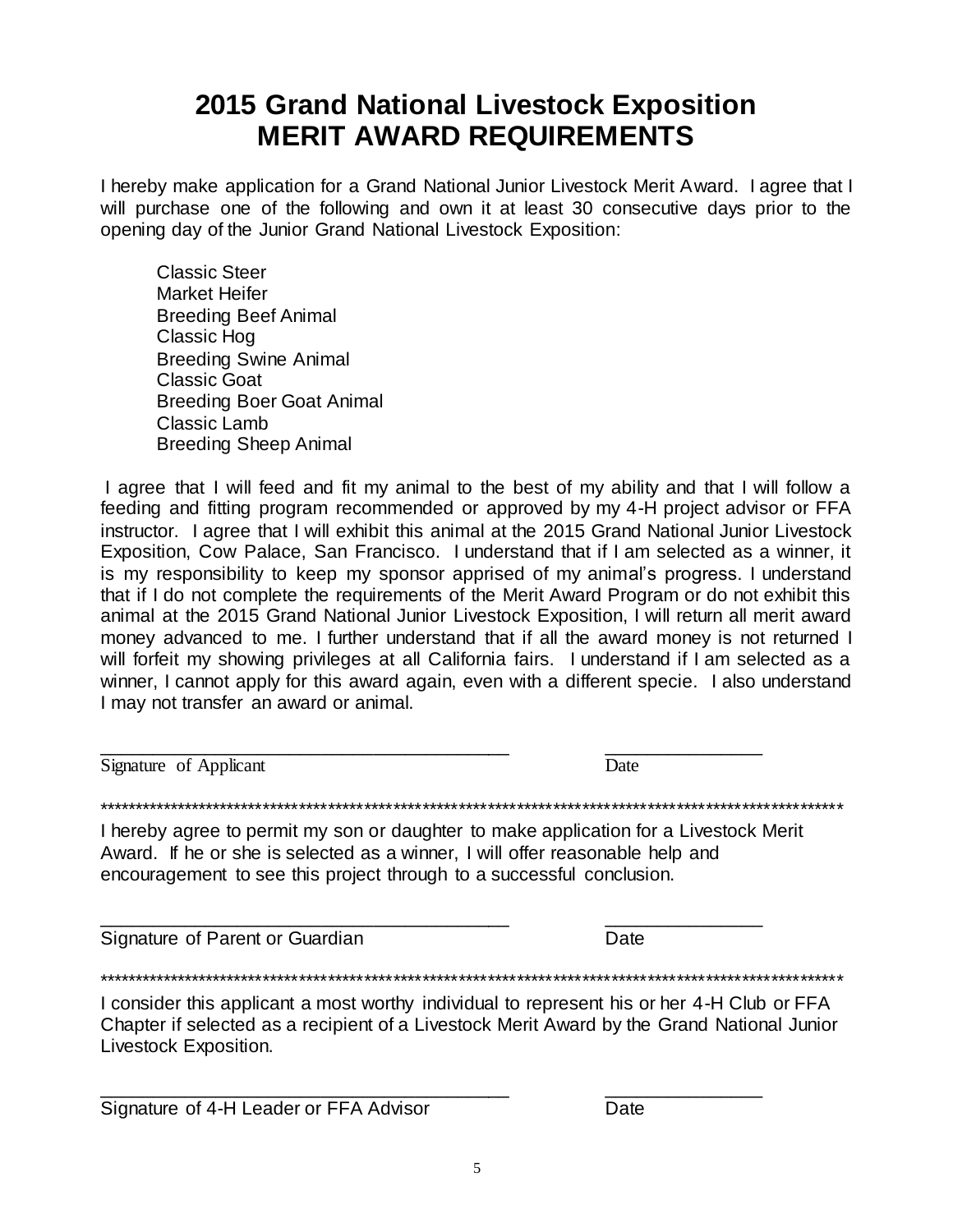### **READ OVER CAREFULLY! FILL OUT AND RETURN THIS RECIPIENT'S AGREEMENT UPON RECEIPT OF AWARD**

## **MERIT AWARD RECIPIENT'S AGREEMENT GRAND NATIONAL JUNIOR LIVESTOCK EXPOSITION**

I, the same of a Livestock Merit Award, hereby agree to the following rules:

- 1. To make arrangements to purchase a suitable project animal.
- 2. To purchase a project animal before the ownership deadline as outlined in the requirements.
- 3. To pay the difference between the award value and the actual purchase price of the animal.
- 4. To fill out and sign the attached Statement of Sale when animal is purchased.
- 5. **To write at least three thank you letters to my award sponsor, with the first one being sent immediately after receiving their name and address.** All thank you letters must be sent prior to the 2015 LIVESTOCK EXPOSITION. Letters should also report on the progress of your project animal. A copy of all letters sent to sponsors **MUST** also be sent to the attention of Stock Show Manager, Cow Palace, 2600 Geneva Ave, Daly City CA 94014.
- 6. To exhibit my project animal at the 2015 GRAND NATIONAL JUNIOR STOCK SHOW.
- 7. **To make no specie substitution of the Merit Award Project animal. I understand that transfers of animals/award will not be permitted.**
- 8. If conditions arise which prevent the carrying out of my responsibilities BEFORE OR AFTER AN ANIMAL HAS BEEN PURCHASED, I will notify the Cow Palace immediately. I will return all monies advanced to me as a recipient of a Merit Award.
- *I, the undersigned, have read the above conditions carefully and fully understand the meaning of the same.*

| Signature of Recipient/Exhibitor                 | Date |  |
|--------------------------------------------------|------|--|
| Address, City, State, Zip of Recipient/Exhibitor |      |  |
| Signature of Parent or Guardian                  | Date |  |
| Signature of Leader or Advisor                   | Date |  |